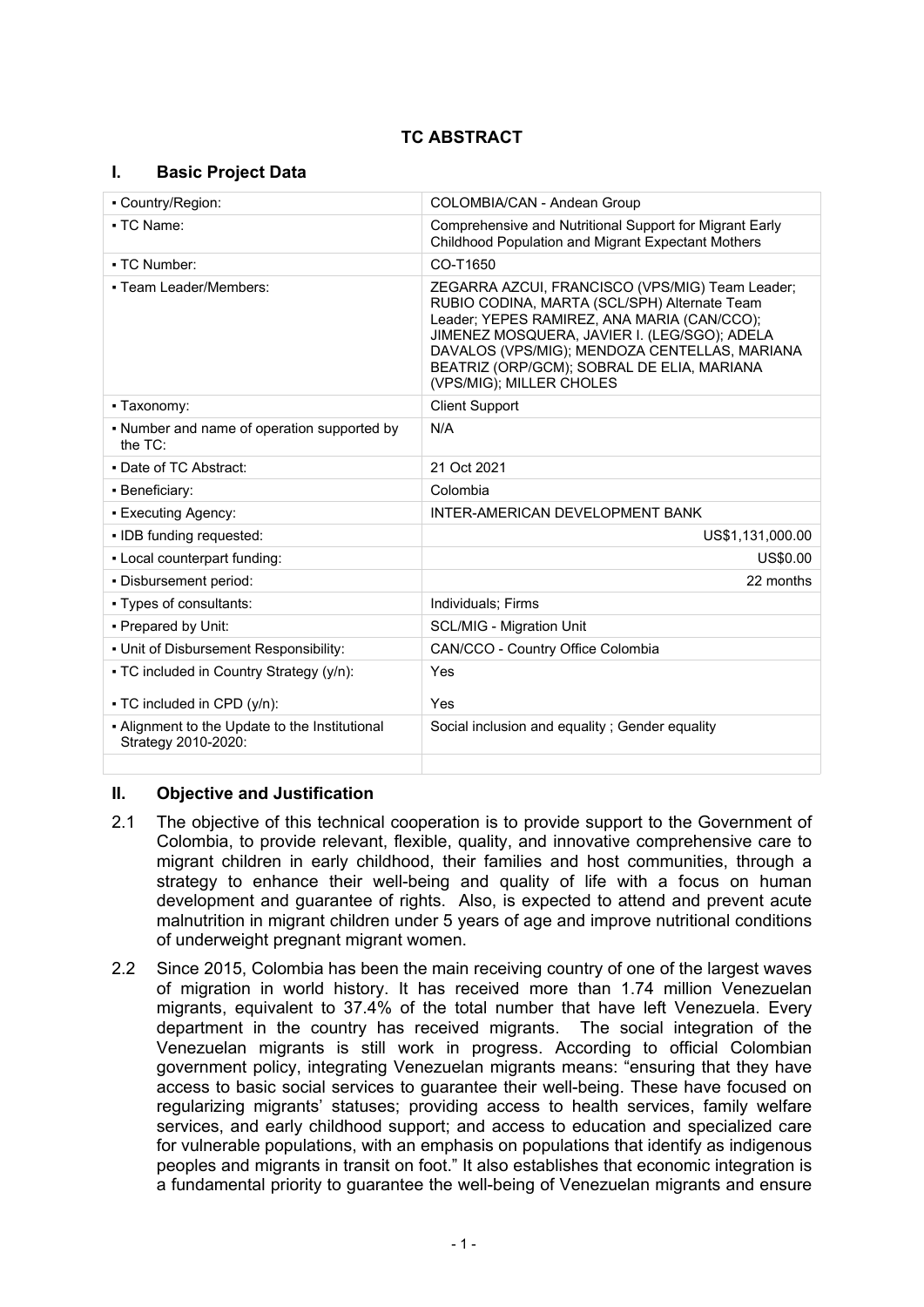that they contribute to the development of their host communities. According to the recommendations of the report Situation analysis of Venezuelan refugee and migrant early childhood in Colombia by Sesame Workshop (2020), the ecosystemic approach makes it possible to understand the needs of refugee and migrant children and their families. In turn, the analysis proposes three articulated and integrated dimensions that structure the pedagogical recommendations: (1) Adequate environments for the development of children; (2) Resilience; and (3) Children's identity structure. The Sesame Workshop report points out that the pedagogical proposal should not be limited to the educational environment, and that, on the contrary, it can be oriented so that interactions and experiences become part of the services offered at home, in the public and community environment and in health. For the above reasons and to develop these recommendations, it has been identified the need to build a new comprehensive care service that is relevant and of high quality for migrant early childhood and host communities. A relevant, quality and innovative comprehensive care strategy is proposed for migrant children in early childhood, their families and host communities, which will allow them to enhance their well-being and quality of life with a focus on human development and guarantee of rights. Comprehensive education and care for early childhood migrant children and host communities. During 2020, the Colombian Family Welfare Institute (ICBF by its acronym in Spanish) attended 109,182 Venezuelan migrants in its prevention services. Of this total, 91,633 were children between 0 and 5 years. According to calculations by the ICBF Planning Department, for 2021 and 2022, there is an attention gap of 29,181 Venezuelans in early childhood that require access to early education services, especially due to an increase in the expected demand for care according to the implementation of the Temporary Protection Statute for Venezuelan Migrants (Presidential Decree 216 of June 1st, 2021). In this context, it is proposed to design and implement a pedagogical, psychosocial, health, food and nutrition support proposal that allows for the comprehensive development of migrant children, in accordance with the territorial and population characteristics and their migratory dynamics.

## **III. Description of Activities and Outputs**

- 3.1 **Component I: Component I. Weaving paths for the comprehensive care of migrant early childhood..** Focused on enhancing the abilities and skills of migrant children through play, exploration, artistic and creative expressions, and children's literature.
- 3.2 **Component II: Component II. Attention to and prevention of acute malnutrition and improvement of nutritional conditions in children under 5 years of age and pregnant migrants..** It will contribute to the improvement of the nutritional status of migrant children under 5 years of age at risk of acute malnutrition, through actions in nutrition and family and community strengthening. It will also promote the improvement of the nutritional status of pregnant migrant women, through actions that strengthen proper feeding practices and care required in the process of pregnancy

## **IV. Budget**

| <b>Activity/Component</b>                                                                  | <b>IDB/Fund Funding</b> | <b>Counterpart Funding</b> | <b>Total Funding</b> |
|--------------------------------------------------------------------------------------------|-------------------------|----------------------------|----------------------|
| Component I. Weaving<br>paths for the<br>comprehensive care of<br>migrant early childhood. | US\$610,697.00          | US\$0.00                   | US\$610,697.00       |
| Component II. Attention to<br>and prevention of acute<br>malnutrition and                  | US\$520,303.00          | US\$0.00                   | US\$520,303.00       |

#### **Indicative Budget**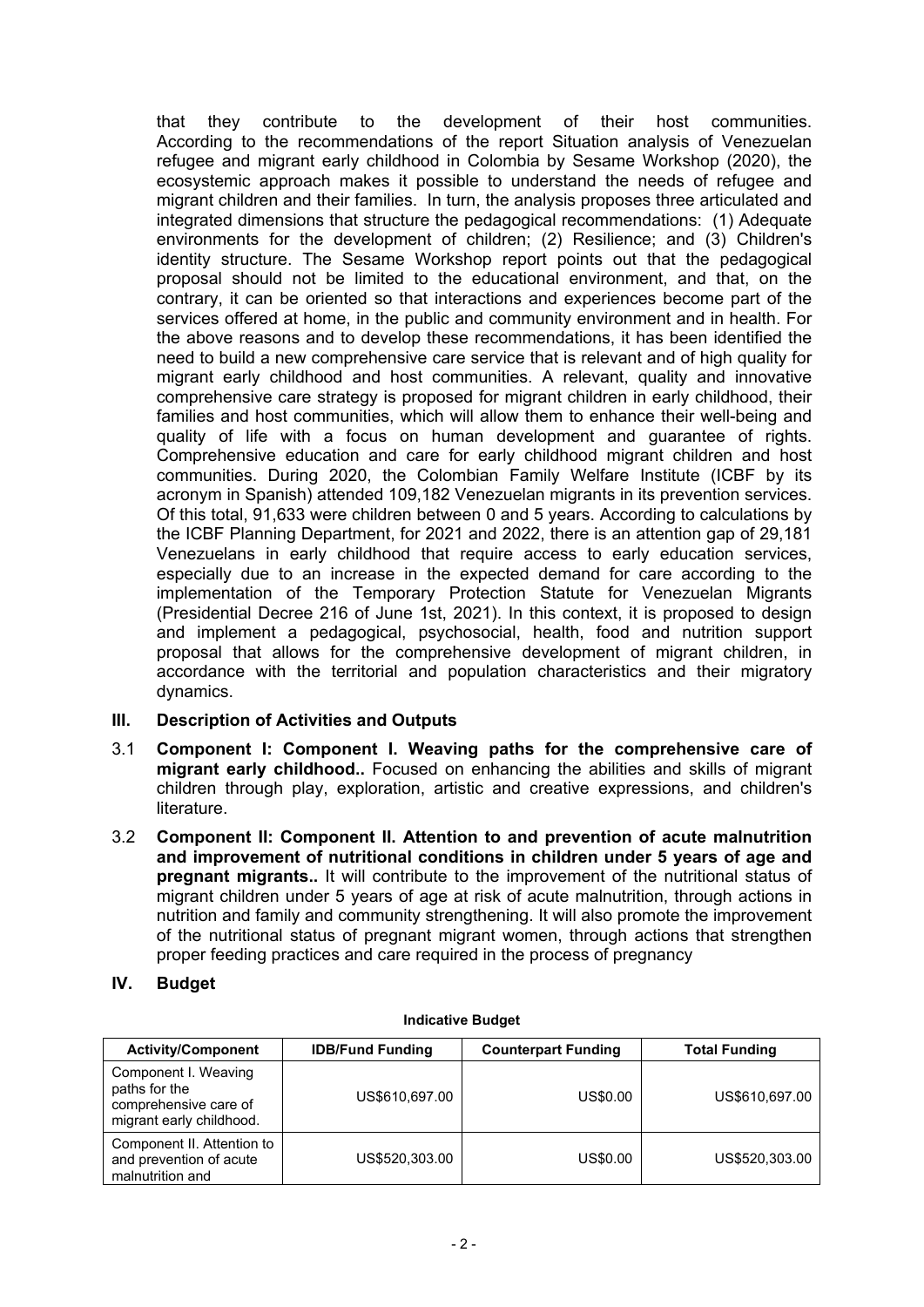| improvement of nutritional<br>conditions in children<br>under 5 years of age and<br>pregnant migrants. |                  |                 |                  |
|--------------------------------------------------------------------------------------------------------|------------------|-----------------|------------------|
| Total                                                                                                  | US\$1,131,000.00 | <b>US\$0.00</b> | US\$1,131,000.00 |

## **V. Executing Agency and Execution Structure**

- 5.1 The Executing Agency shall be the Inter-American Development Bank (IDB), in accordance with the guidelines and requirements established in the Technical Cooperation Policy (GN-2470-2) and in the TC Operational Guidelines (GN-2629-1), through the social sector migration unit (MIG/SCL), and at the request of the beneficiary. (however, other alternatives will be reviewed during the design period. It should be taken into account that the country is entering an electoral process, and this may ultimately affect the implementation scheme)
- 5.2 The new child care methodology is currently being designed and is expected to be available early next year. As they advance in it, they will ask the IADB feedback. This new methodology, it will be adapted to the existing one, which basically promotes and enhances the integral development of early childhood children through early education services within the framework of comprehensive care, in order to give parents and caregivers the confidence and peace of mind that their children will have opportunities for optimal growth, which comprehensively means that they can enjoy a balanced diet proportional to their nutritional requirements, as well as spaces to develop early childhood activities such as art, literature, play and exploration of the environment, among other attentions according to the type of service described below. The users who are beneficiaries also have trained professionals to guide them through the different processes and areas that promote quality care. The human talent of these service units is made up of a director, an administrative assistant, educational agents, a pedagogical assistant, a psychosocial professional, a general services assistant and a health and nutrition professional.
- 5.3 The execution will be carried out in close coordination with the ICBF, both in the supervision and planning process. The ICBF is the institution who works for the prevention and integral protection of early childhood, adolescence, and the well-being of families at the national and regional level, giving special attention to those in conditions of threat, non-observance, or violation of their rights. They reach more than 8 million Colombians with their programs, strategies, and care services with 33 regional headquarters and 213 zonal centers throughout the country. Major areas of work include early Childhood; Protection; Adolescence and Youth; Families and Communities; Nutrition; and general coordination of the national family welfare system. The Institute has extensive experience working with international organizations and donors due to the nature of their work. They have experience and presence at the regional level, supported by different operators that contribute to making the services offered available to all children in Colombia. In addition, the ICBF has a national scope and a solid structure through which it delivers social protection services to the entire eligible population, both nationals and migrants. Generally, it does so by outsourcing services through operators, who are selected in a rigorous and competitive process. This experience, as well as his knowledge in the field, will be essential for the execution. Not all operators work throughout the territory, so it is possible that, depending on the scope of resources, there may be more than one operator for this assistance. This will depend on the areas in territory to be prioritized.

## **VI. Project Risks and Issues**